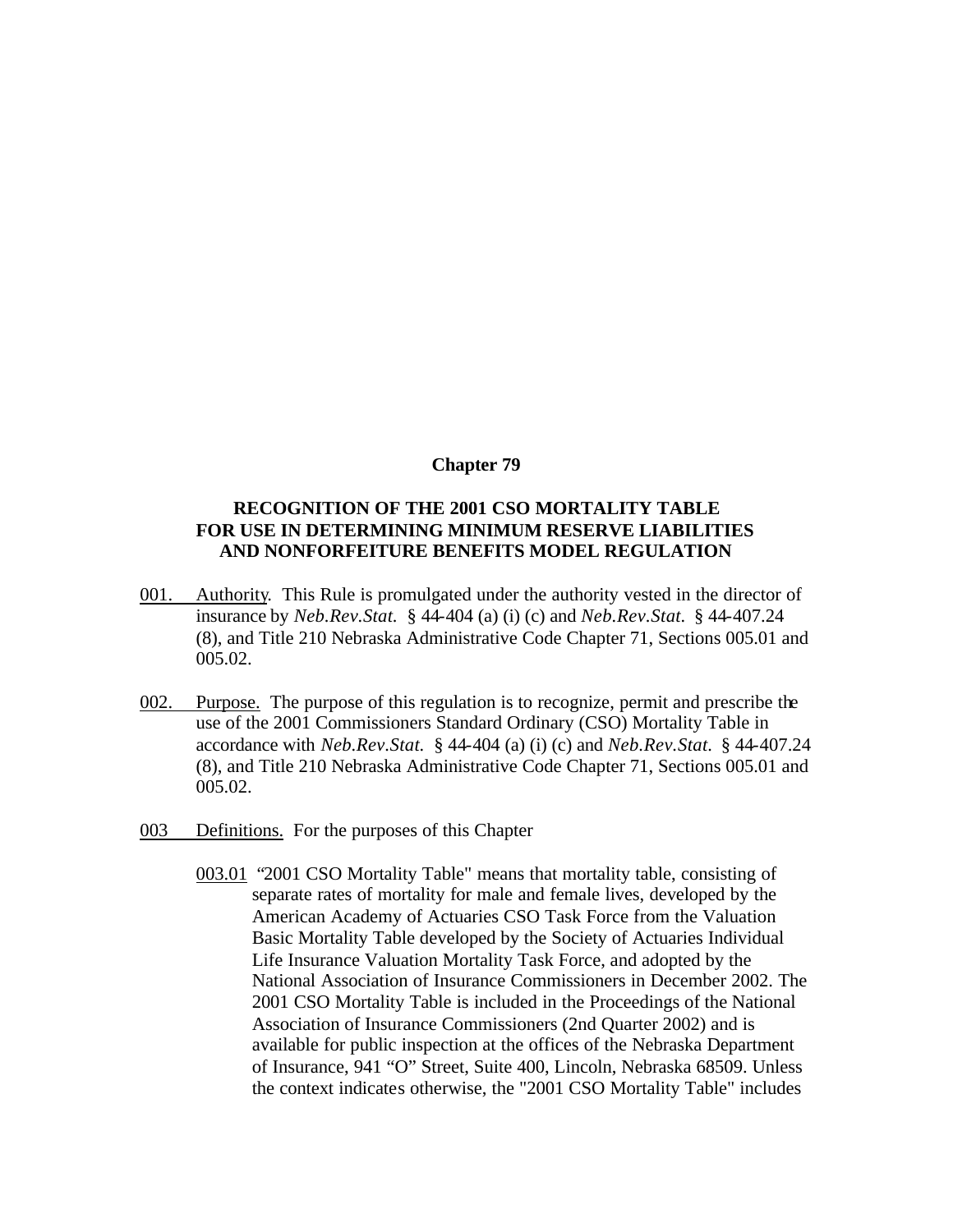both the ultimate form of that table and the select and ultimate form of that table and includes both the smoker and nonsmoker mortality tables and the composite mortality tables. It also includes both the age-nearest-birthday and age-last-birthday bases of the mortality tables.

- 003.02 "2001 CSO Mortality Table (F)" means that mortality table consisting of the rates of mortality for female lives from the 2001 CSO Mortality Table.
- 003.03 "2001 CSO Mortality Table (M)" means that mortality table consisting of the rates of mortality for male lives from the 2001 CSO Mortality Table.
- 003.04 "Composite mortality tables" means mortality tables with rates of mortality that do not distinguish between smokers and nonsmokers.
- 003.05 "CSO" means Commissioners Standard Ordinary.
- 003.06 "Smoker and nonsmoker mortality tables" means mortality tables with separate rates of mortality for smokers and nonsmokers.

#### 004 2001 CSO Mortality Table

- 004.01 At the election of the company for any one or more specified plans of insurance and subject to the conditions stated in this regulation, the 2001 CSO Mortality Table may be used as the minimum standard for policies issued on or after January 1, 2004 and before the date specified in Subsection 004.02 to which*Neb.Rev.Stat.* § 44-404 (a) (i) (c) and *Neb.Rev.Stat.* § 44-407.24 (8), and Title 210 Nebraska Administrative Code Chapter 71, Sections 005.01 and 005.02 are applicable. If the company elects to use the 2001 CSO Mortality Table, it shall do so for both valuation and nonforfeiture purposes.
- 004.02 Subject to the conditions stated in this regulation, the 2001 CSO Mortality Table shall be used in determining minimum standards for policies issued on and after January 1, 2009, to which *Neb.Rev.Stat.* § 44-404 (a) (i) (c) and *Neb.Rev.Stat.* § 44-407.24 (8), and Title 210 Nebraska Administrative Code Chapter 71, Sections 005.01 and 005.02 are applicable.

#### 005 Conditions

005.01 For each plan of insurance with separate rates for smokers and nonsmokers an insurer may use:

> 005.01 (1) Composite mortality tables to determine minimum reserve liabilities and minimum cash surrender values and amounts of paid-up nonforfeiture benefits;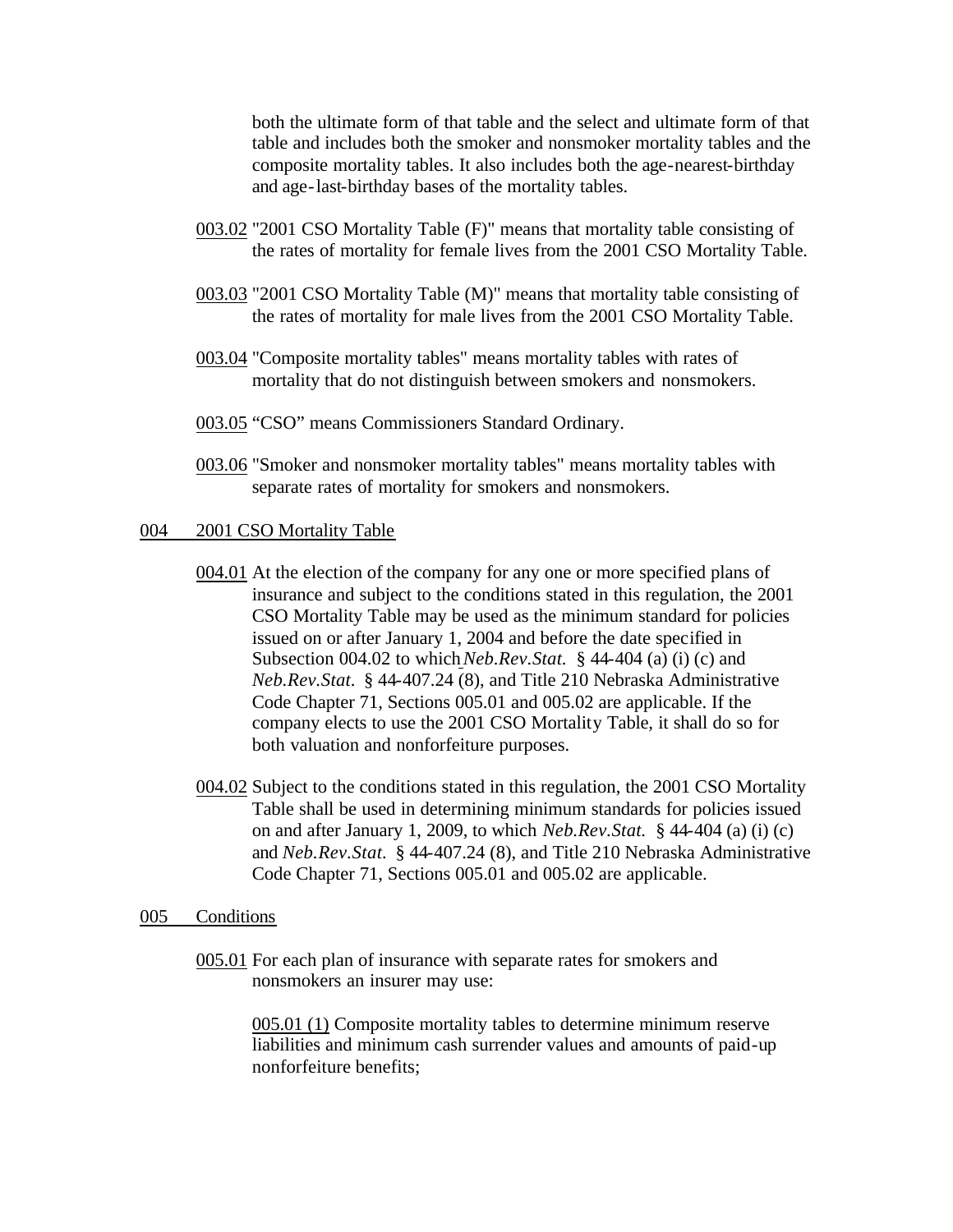005.01 (2) Smoker and nonsmoker mortality tables to determine the valuation net premiums and additional minimum reserves, if any, required by *Neb.Rev.Stat.* § 44-404 (h) and use composite mortality tables to determine the basic minimum reserves, minimum cash surrender values and amounts of paid-up nonforfeiture benefits; or

005.01 (3) Smoker and nonsmoker mortality to determine minimum reserve liabilities and minimum cash surrender values and amounts of paid-up nonforfeiture benefits.

- 005.02 For plans of insurance without separate rates for smokers and nonsmokers the composite mortality tables shall be used.
- 005.03 For the purpose of determining minimum reserve liabilities and minimum cash surrender values and amounts of paid-up nonforfeiture benefits, the 2001 CSO Mortality Table may, at the option of the company for each plan of insurance, be used in its ultimate or select and ultimate form, subject to the restrictions of Section 006 and Title 210 Nebraska Administrative Code Chapter 71 relative to use of the select and ultimate form.
- 005.04 When the 2001 CSO Mortality Table is the minimum reserve standard for any plan for a company, the actuarial opinion in the annual statement filed with the commissioner shall be based on an asset adequacy analysis as specified in Title 210 Nebraska Administrative Code Chapter 69, Section 005.01 in accordance with the requirements of Section 008, without

exemption pursuant to Section 006. The director of insurance may exempt a company from this requirement if it only does business in this state and in no other state.

## 006 Applicability of the 2001 CSO Mortality Table to Title 210 Nebraska Administrative Code Chapter 71

006.01 The 2001 CSO Mortality Table may be used in applying Title 210 Nebraska Administrative Code Chapter 71 in the following manner, subject to the transition dates for use of the 2001 CSO Mortality Table in Section 004 of this regulation (unless otherwise noted, the references in this section 006 are to Title 210 Nebraska Administrative Code Chapter 71):

006.01 (1) Section 3A(2)(b): The net level reserve premium is based on the ultimate mortality rates in the 2001 CSO Mortality Table.

006.01 (2) Section 4B: All calculations are made using the 2001 CSO Mortality Rate, and, if elected, the optional minimum mortality standard for deficiency reserves stipulated in Section 6A(4) of this regulation. The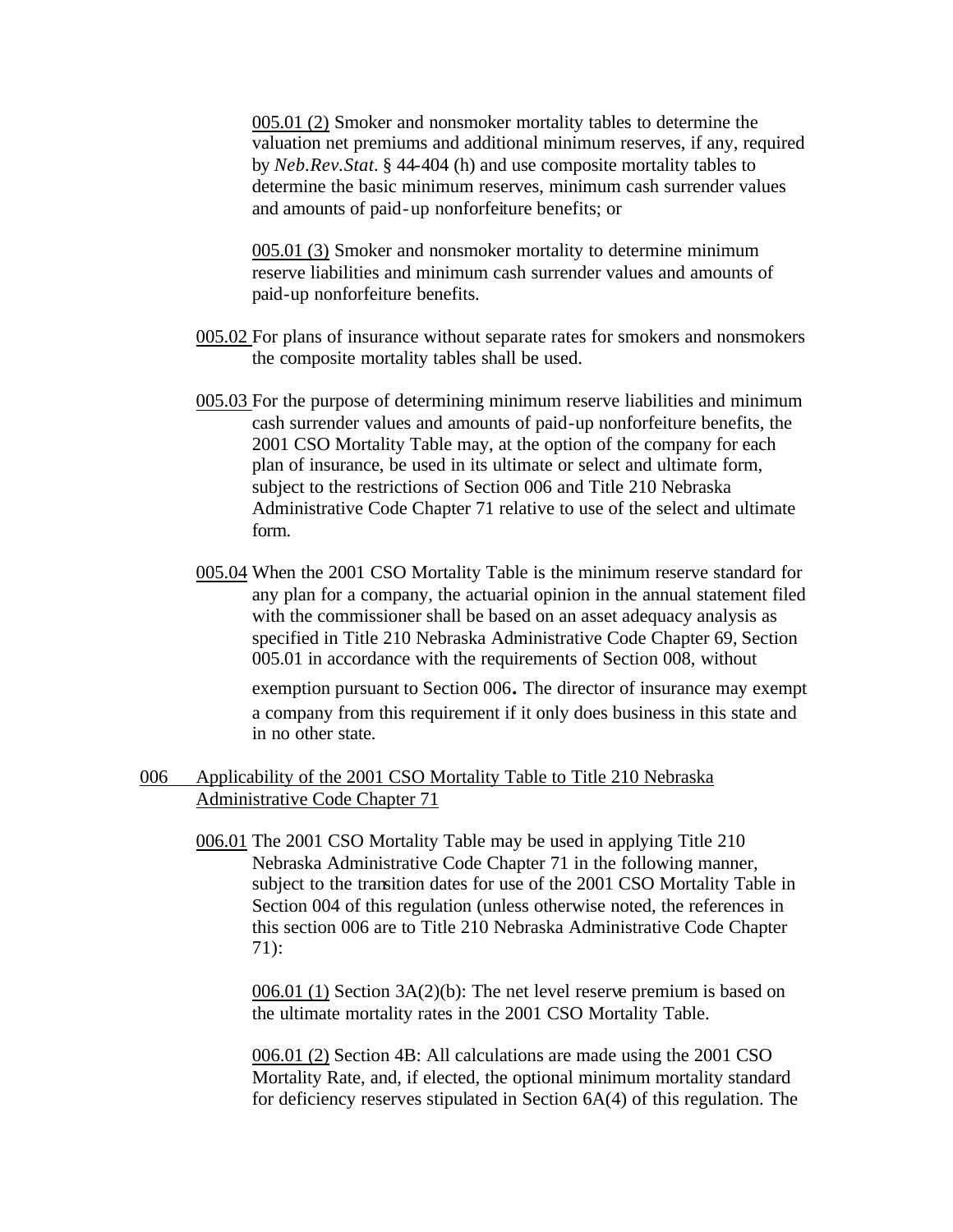value of "qx+k+t-1" is the valuation mortality rate for deficiency reserves in policy year k+t, but using the unmodified select mortality rates if modified select mortality rates are used in the computation of deficiency reserves.

006.01 (3) Section 5A: The 2001 CSO Mortality Table is the minimum standard for basic reserves.

006.01 (4) Section 5B: The 2001 CSO Mortality Table is the minimum standard for deficiency reserves. If select mortality rates are used, they may be multiplied by X percent for durations in the first segment, subject to the conditions specified in Sections  $5B(3)(a)$  to (i). In demonstrating compliance with those conditions, the demonstrations may not combine the results of tests that utilize the 1980 CSO Mortality Table with those tests that utilize the 2001 CSO Mortality Table, unless the combination is explicitly required by regulation or necessary to be in compliance with relevant Actuarial Standards of Practice.

006.01 (5) Section 6C: The valuation mortality table used in determining the tabular cost of insurance shall be the ultimate mortality rates in the 2001 CSO Mortality Table.

006.01 (6) Section 6E(4): The calculations specified in Section 6E shall use the ultimate mortality rates in the 2001 CSO Mortality Table.

006.01 (7) Section 6F(4): The calculations specified in Section 6F shall use the ultimate mortality rates in the 2001 CSO Mortality Table.

006.01 (8) Section 6G(2): The calculations specified in Section 6G shall use the ultimate mortality rates in the 2001 CSO Mortality Table.

006.01 (9) Section 7A(1)(b): The one-year valuation premium shall be calculated using the ultimate mortality rates in the 2001 CSO Mortality Table.

006.02 Nothing in this section shall be construed to expand the applicability of Title 210 Nebraska Administrative Code Chapter 71 to include life insurance policies exempted under Section 3A of Title 210 Nebraska Administrative Code Chapter 71.

#### 007 Gender-Blended Tables

007.01 For any ordinary life insurance policy delivered or issued for delivery in this state on and after January 1, 2004, that utilizes the same premium rates and charges for male and female lives or is issued in circumstances where applicable law does not permit distinctions on the basis of gender, a